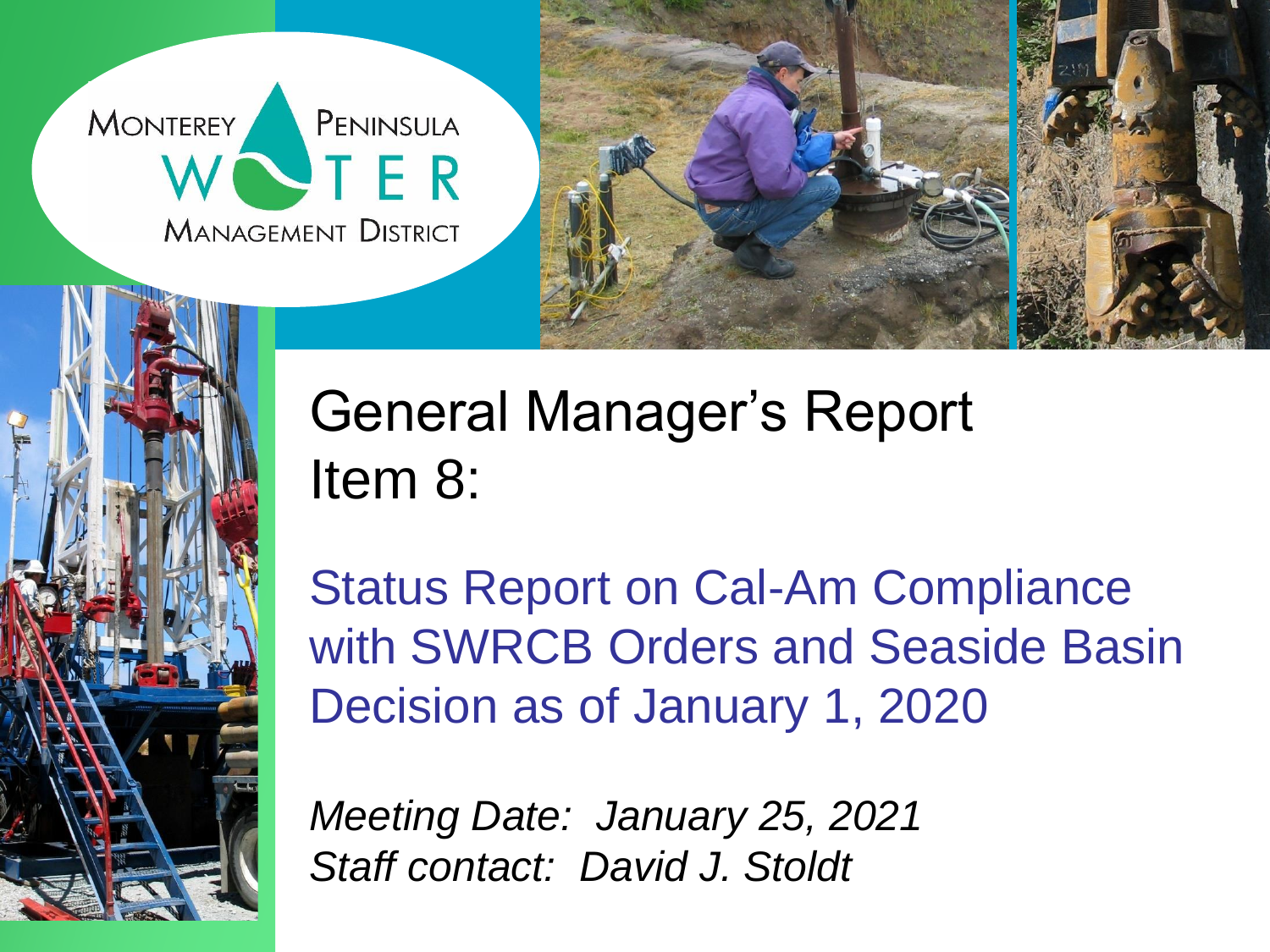

**Actual versus Target Production Oct – Dec Water Year 2021 (All Values in Acre-Feet)**

|                     | <b>MPWRS</b>   |                           |          |             |                              |  |
|---------------------|----------------|---------------------------|----------|-------------|------------------------------|--|
|                     | Carmel         | Seaside Groundwater Basin |          |             |                              |  |
| Year-to-Date        | River          |                           | Laguna   | Ajudication | <b>MPWRS</b><br><b>Total</b> |  |
| Values              | Basin $^{2,6}$ | Coastal                   | Seca     | Compliance  |                              |  |
| Target              | 886            | 573                       | $\Omega$ | 573         | 1,459                        |  |
| Actual <sup>4</sup> | 852            | 687                       | 73       | 760         | 1,612                        |  |
| Difference          | 34             | $-114$                    | $-73$    | $-187$      | $-153$                       |  |
| WY 2020 Actual      | 1,758          | 789                       | 83       | 881         | 2,639                        |  |

1. This table is current through the date of this report.

2. For CDO compliance, ASR, Mal Paso, and Table 13 diversions are included in River production per State Board.

3. Sand City Desal, Table 13, and ASR recovery are also tracked as water resources projects.

4. To date, 0 AF and 0 AF have been produced from the River for ASR and Table 13 respectively.

5. All values are rounded to the nearest Acre-Foot.

6. For CDO Tracking Purposes, ASR production for injection is capped at 600 AFY.

7. Table 13 diversions are reported under water rights but counted as production from the River for CDO tracking.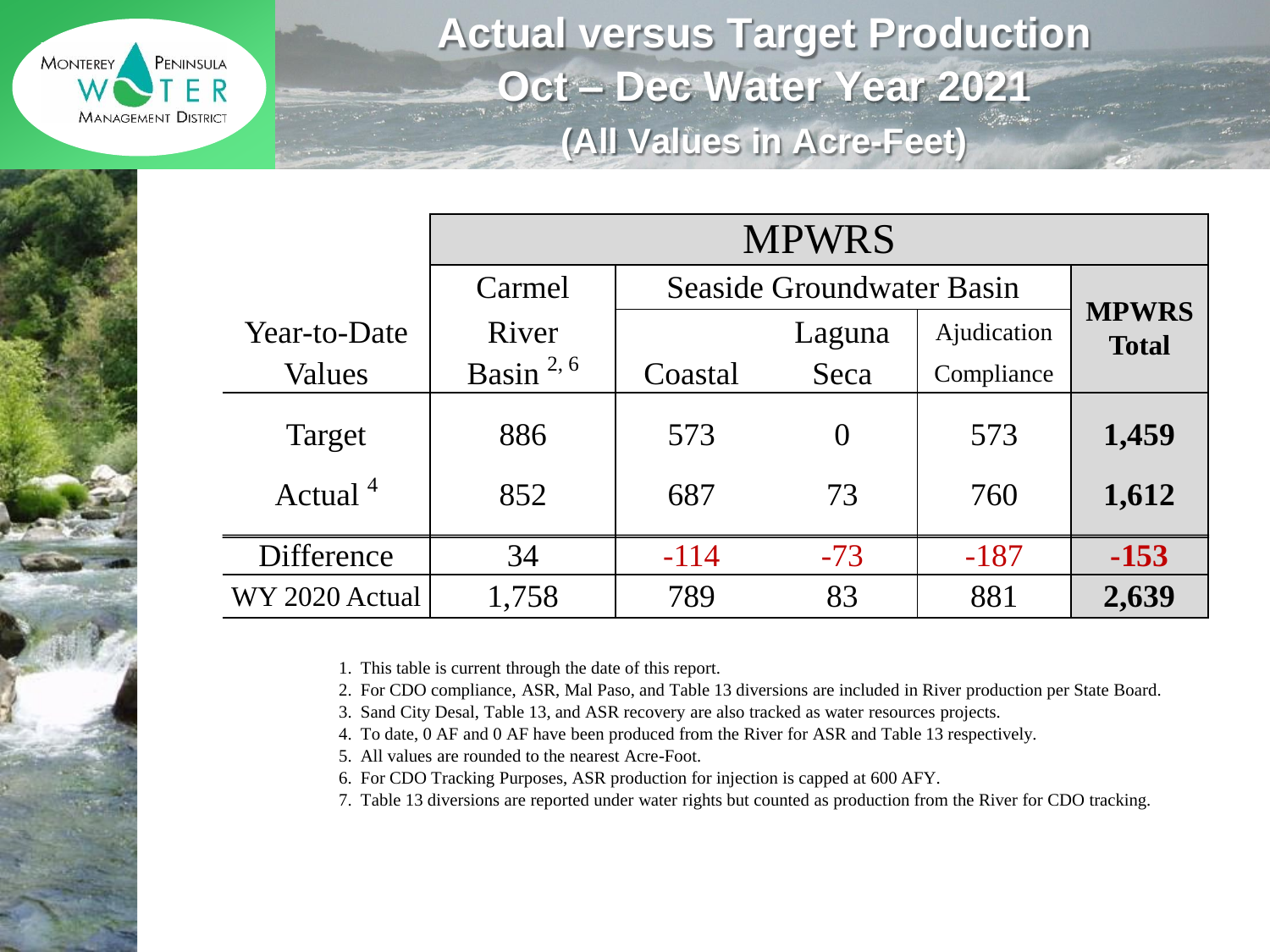

**Actual versus Target Production Oct - Water Year 2021 (All Values in Acre-Feet)**

| <b>Water Projects and Rights</b> |                        |             |                               |                  |                                             |  |
|----------------------------------|------------------------|-------------|-------------------------------|------------------|---------------------------------------------|--|
| Year-to-Date<br>Values           | <b>ASR</b><br>Recovery | Table $137$ | <b>Pure Water</b><br>Monterey | Sand<br>City $3$ | Water<br>Projects<br>and<br>Rights<br>Total |  |
| Target                           |                        | 24          | 700                           | 75               | 799                                         |  |
| Actual <sup>4</sup>              |                        | 0           | 700                           | 17               | 717                                         |  |
| Difference                       |                        | 24          |                               | 58               | 82                                          |  |
| WY 2020 Actual                   |                        | 75          |                               | $\Omega$         | 75                                          |  |

1. This table is current through the date of this report.

2. For CDO compliance, ASR, Mal Paso, and Table 13 diversions are included in River production per State Board.

3. Sand City Desal, Table 13, and ASR recovery are also tracked as water resources projects.

4. To date, 0 AF and 0 AF have been produced from the River for ASR and Table 13 respectively.

5. All values are rounded to the nearest Acre-Foot.

6. For CDO Tracking Purposes, ASR production for injection is capped at 600 AFY.

7. Table 13 diversions are reported under water rights but counted as production from the River for CDO tracking.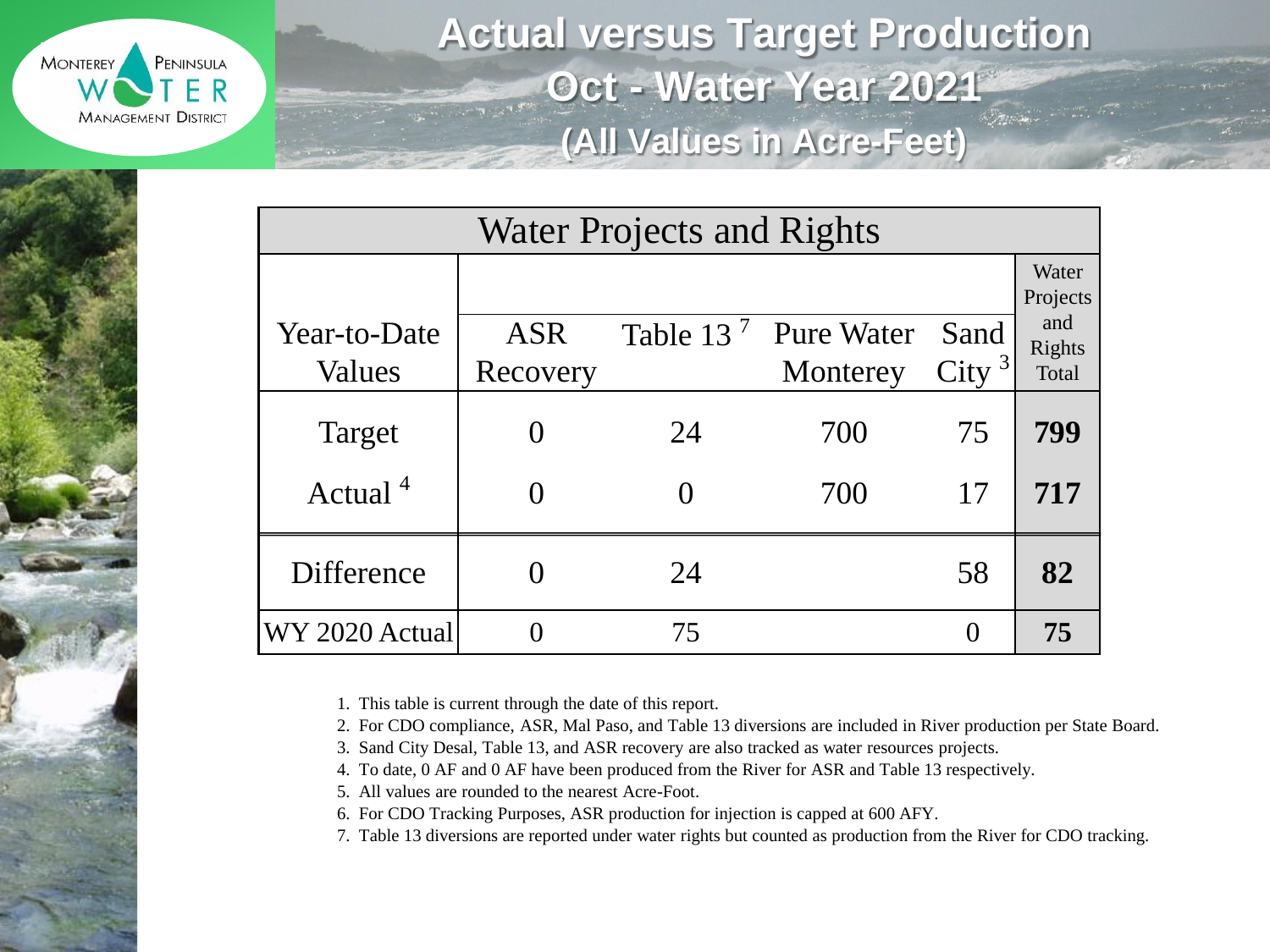

**Production for Customer Service for Cal-Am: Water Year 2021 (All Values in Acre-Feet)**

## **Monthly Production from all Sources for Customer Service: WY 2021**

|                      | <b>Basin</b> | <b>Carmel River</b> Seaside Basin | <b>ASR</b><br><b>Recovery</b> | Table 13         | <b>Sand City</b> | <b>Mal Paso</b> | <b>Pure Water</b><br><b>Monterey</b> | <b>Total</b> |
|----------------------|--------------|-----------------------------------|-------------------------------|------------------|------------------|-----------------|--------------------------------------|--------------|
| <b>Oct-20</b>        | 293          | 266                               | $\theta$                      | $\overline{0}$   | 10               | $\overline{0}$  | 300                                  | 869          |
| $Nov-20$             | 233          | 219                               | $\boldsymbol{0}$              | $\boldsymbol{0}$ | $\boldsymbol{0}$ | 5               | 300                                  | 757          |
| <b>Dec-20</b>        | 314          | 276                               | $\boldsymbol{0}$              | $\boldsymbol{0}$ | $\overline{7}$   | 6               | 100                                  | 703          |
| $Jan-21$             |              |                                   |                               |                  |                  |                 |                                      |              |
| <b>Feb-21</b>        |              |                                   |                               |                  |                  |                 |                                      |              |
| $Mar-21$             |              |                                   |                               |                  |                  |                 |                                      |              |
| $Apr-21$             |              |                                   |                               |                  |                  |                 |                                      |              |
| $May-21$<br>$Jun-21$ |              |                                   |                               |                  |                  |                 |                                      |              |
| $Jul-21$             |              |                                   |                               |                  |                  |                 |                                      |              |
| <b>Aug-21</b>        |              |                                   |                               |                  |                  |                 |                                      |              |
| <b>Sep-21</b>        |              |                                   |                               |                  |                  |                 |                                      |              |
|                      |              |                                   |                               |                  |                  |                 |                                      |              |
| <b>Total</b>         | 840          | 760                               | $\boldsymbol{0}$              | $\boldsymbol{0}$ | 17               | 11              | 700                                  | 2,329        |
| <b>WY 2020</b>       | 1,421        | 881                               | $\boldsymbol{0}$              | 75               | $\boldsymbol{0}$ | 6               | $\boldsymbol{0}$                     | 2,382        |
|                      |              |                                   |                               |                  |                  |                 |                                      |              |

1. This table is produced as a proxy for customer demand.

2. Numbers are provisional and are subject to correction.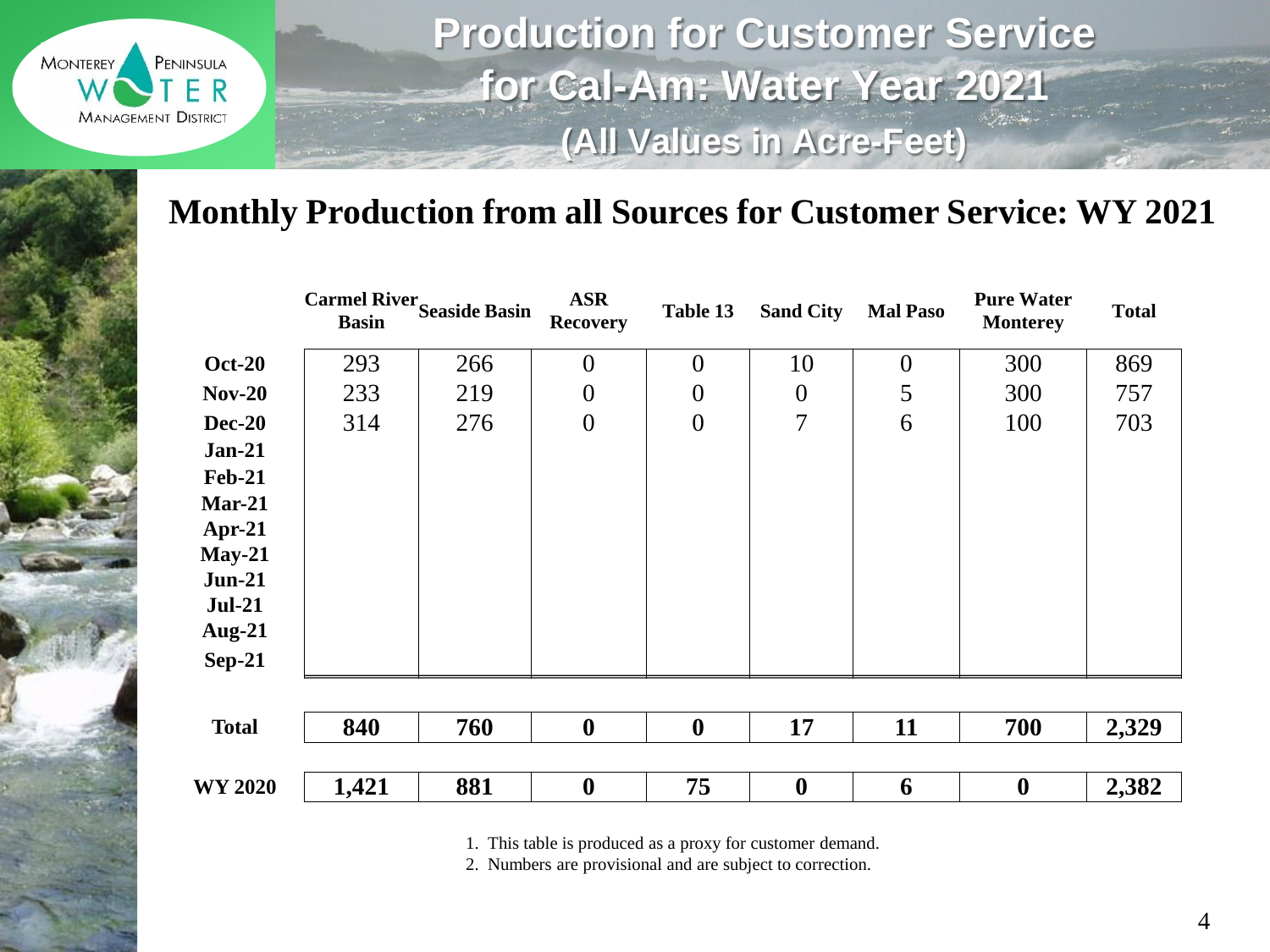**MONTEREY** PENINSULA ER **MANAGEMENT DISTRICT** 

**Monthly Recorded Rainfall at San Clemente Rain Gage: Water Year 2021**

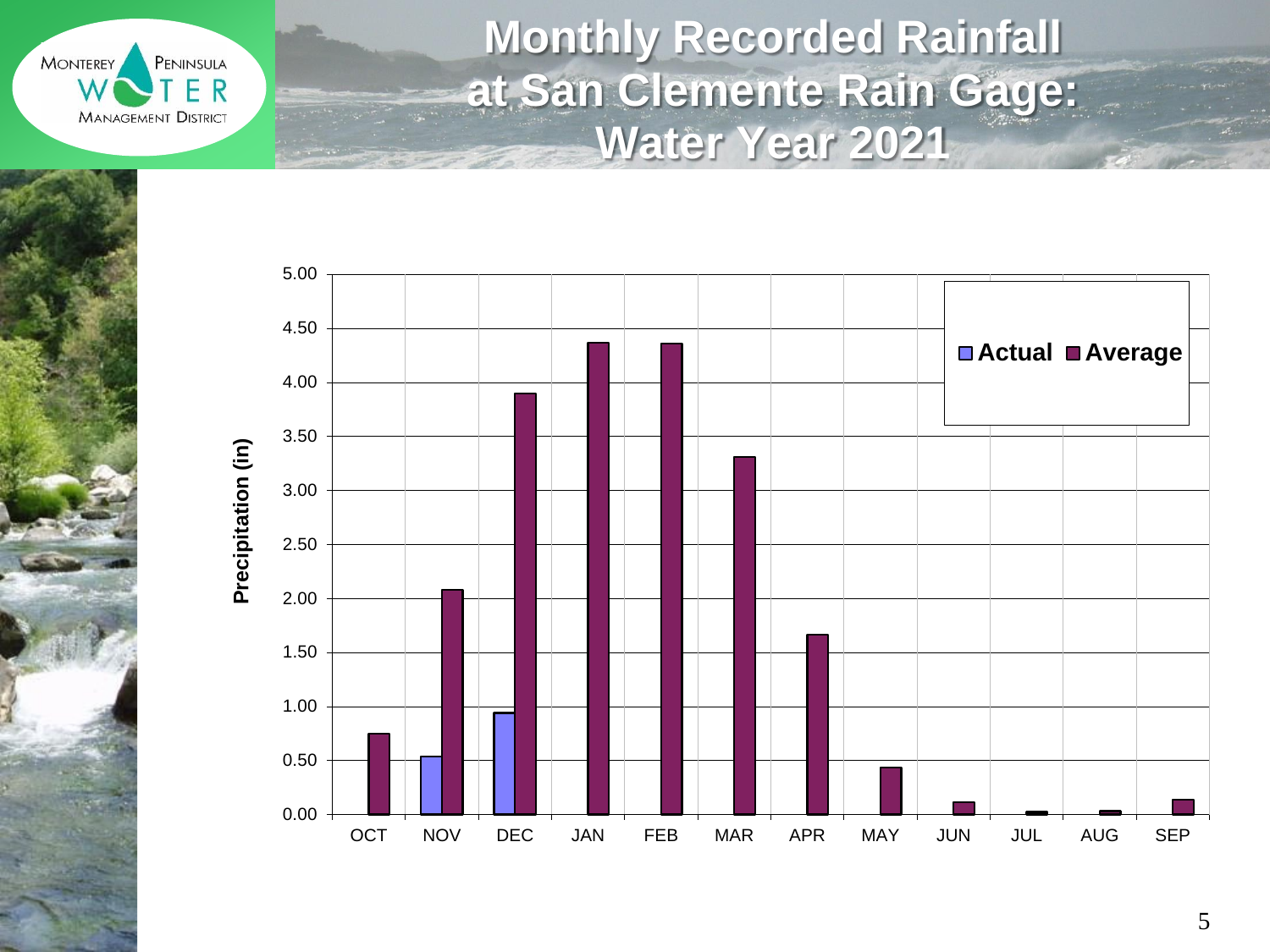

## **Daily Rainfall Recorded at San Clemente Rain Gage: Water Year 2021**